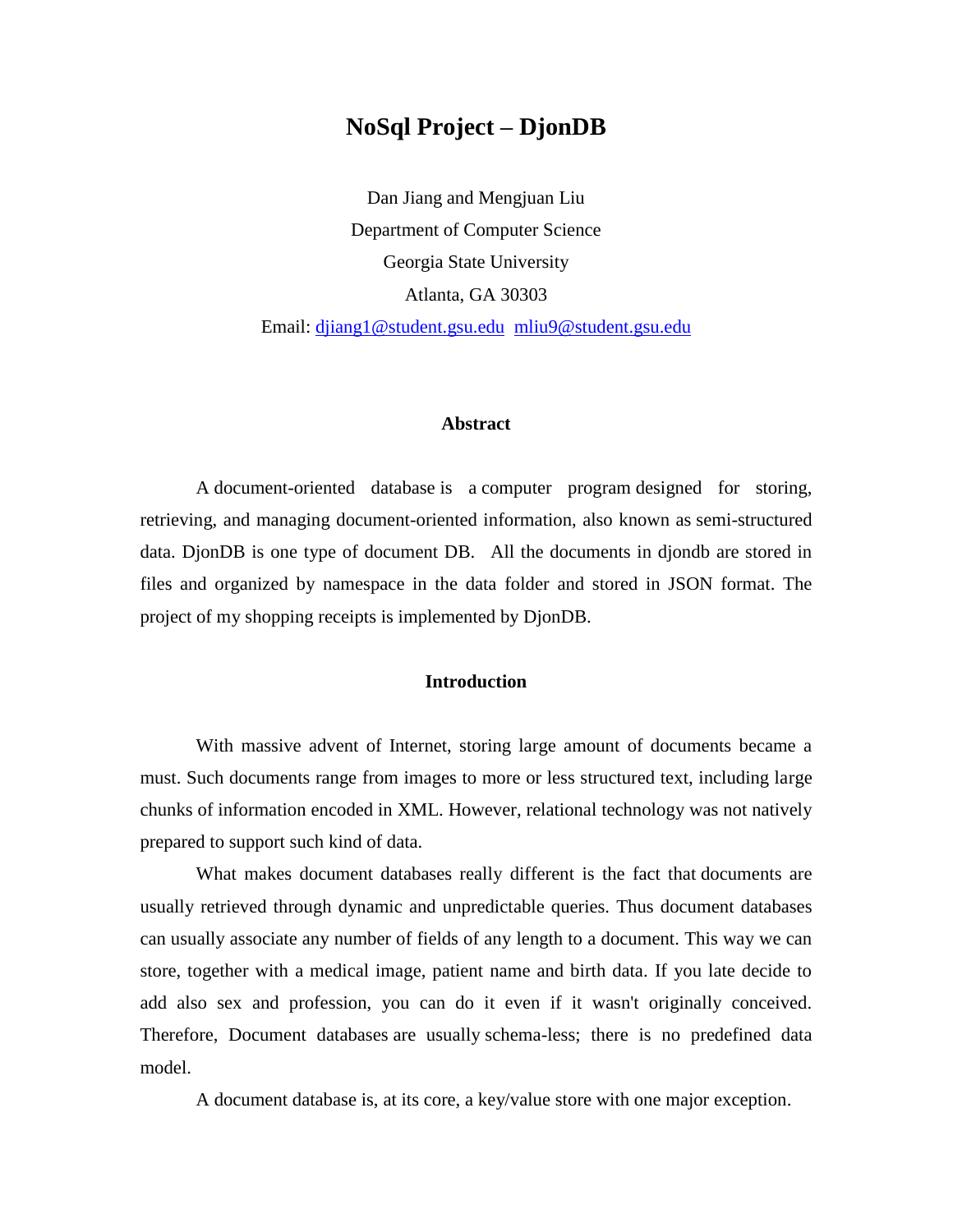The format can be XML, JSON, Binary JSON or just about anything, as long as the database can understand it. DjonDB is one type of document DB. In this project, the goal of our work is to implement a application using DjonDB.

#### **Related Works**

### *A. JSON*

JSON (JavaScript Object Notation) is a lightweight data-interchange format. It is easy for humans to read and write. It is easy for machines to parse and generate. JSON is a text format that is completely language independent but uses conventions that are familiar to programmers of the C-family of languages, including C, C++, C#, Java, JavaScript, Perl, Python, and many others. These properties make JSON an ideal datainterchange language.

JSON is built on two structures: A collection of name/value pairs. In various languages, this is realized as an object, record, struct, dictionary, hash table, keyed list, or associative array. An ordered list of values: In most languages, this is realized as an array, vector, list, or sequence.

JSON object: An object is an unordered set of name/value pairs. An object begins with  $\{$  (left brace) and ends with  $\}$  (right brace). Each name is followed by : (colon) and the name/value pairs are separated by , (comma).



Figure 1: JSON Object

JSON Array: An array is an ordered collection of values. An array begins with  $\int$  (left bracket) and ends with  $\int$  (right bracket). Values are separated by, (comma).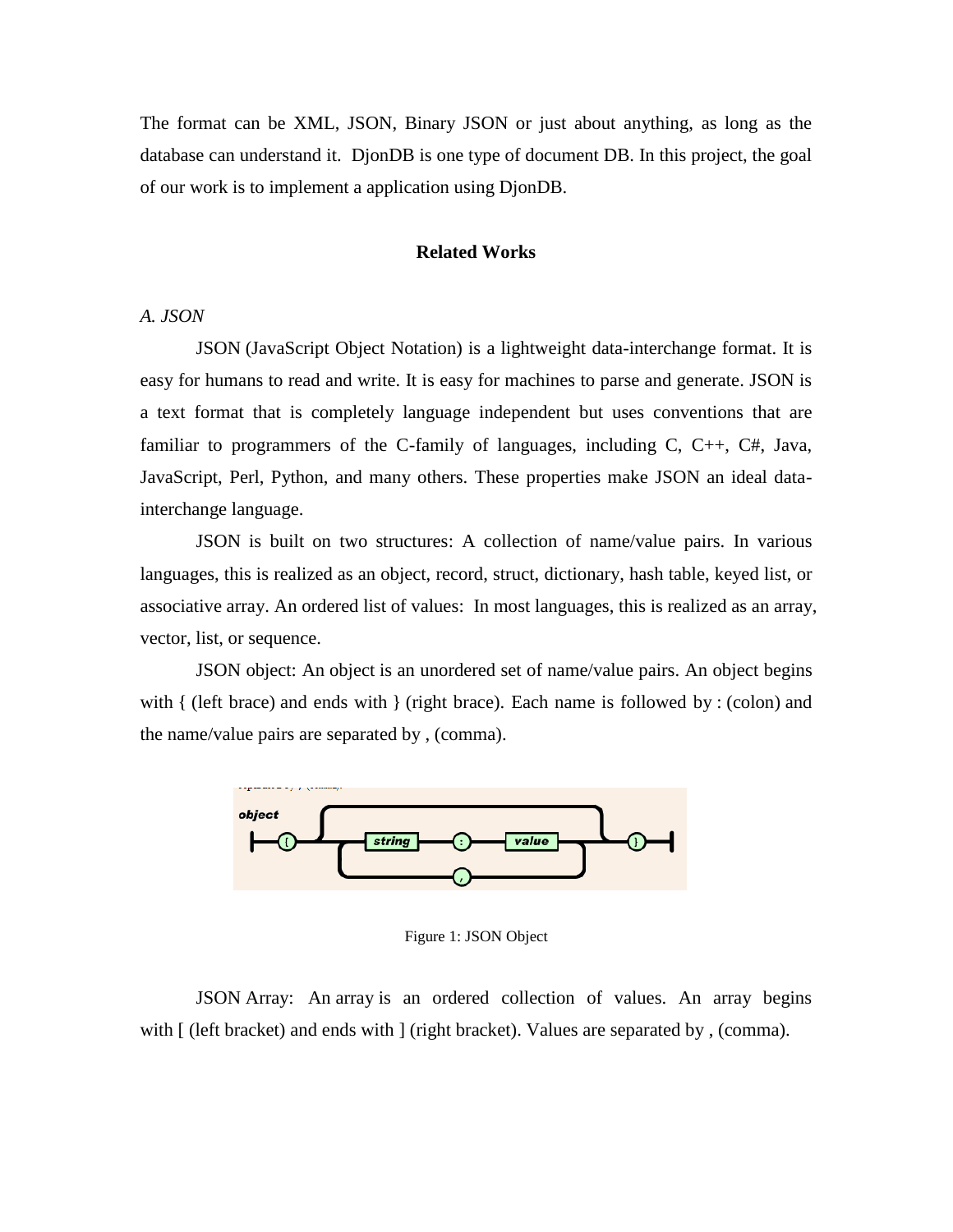

Figure 2: JSON Array

JSON Value: A value can be a string in double quotes, or a number, or true or false or null, or an object or an array. These structures can be nested.



Figure 3: JSON Value

JSON string: A string is a sequence of zero or more Unicode characters, wrapped in double quotes, using backslash escapes. A character is represented as a single character string. A string is very much like a C or Java string.



Figure 4: JSON string

JSON number: A number is very much like a C or Java number, except that the octal and hexadecimal formats are not used.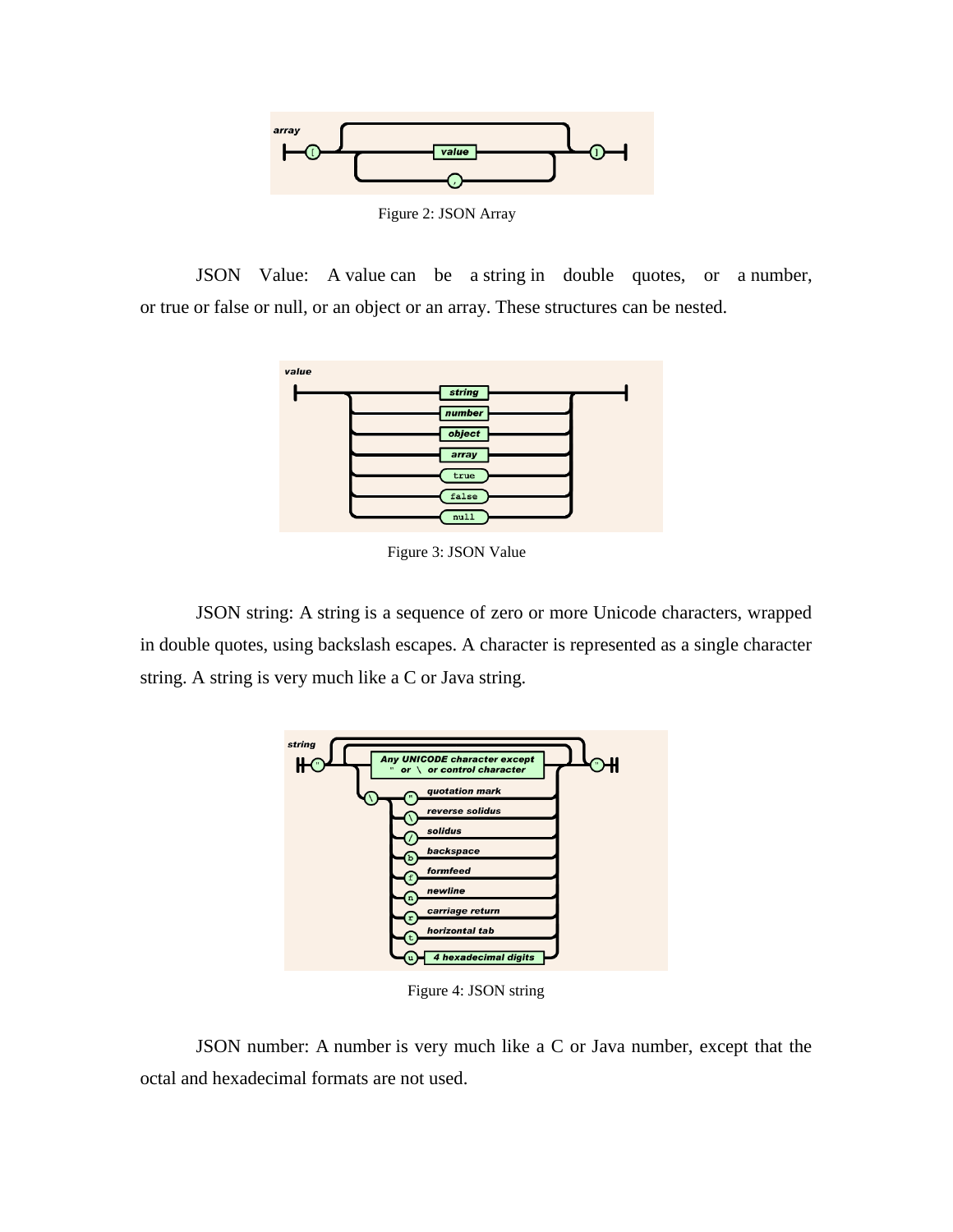

Figure 5: JSON number

## JSON example:

```
{
   "firstName": "John",
   "lastName": "Smith",
   "age": 25,
   "address": {
      "streetAddress": "21 2nd Street",
      "city": "New York",
      "state": "NY",
      "postalCode": 10021
   },
   "phoneNumbers": [
      {
        "type": "home",
        "number": "212 555-1234"
      },
      {
        "type": "fax",
        "number": "646 555-4567"
      }
   ]
}
```
This example shows the JSON representation of an record that describes a person. The object has string fields for first name and last name, a number field for age, contains an object representing the person's address, and contains a list (an array) of phone number objects.

## *B. BSON*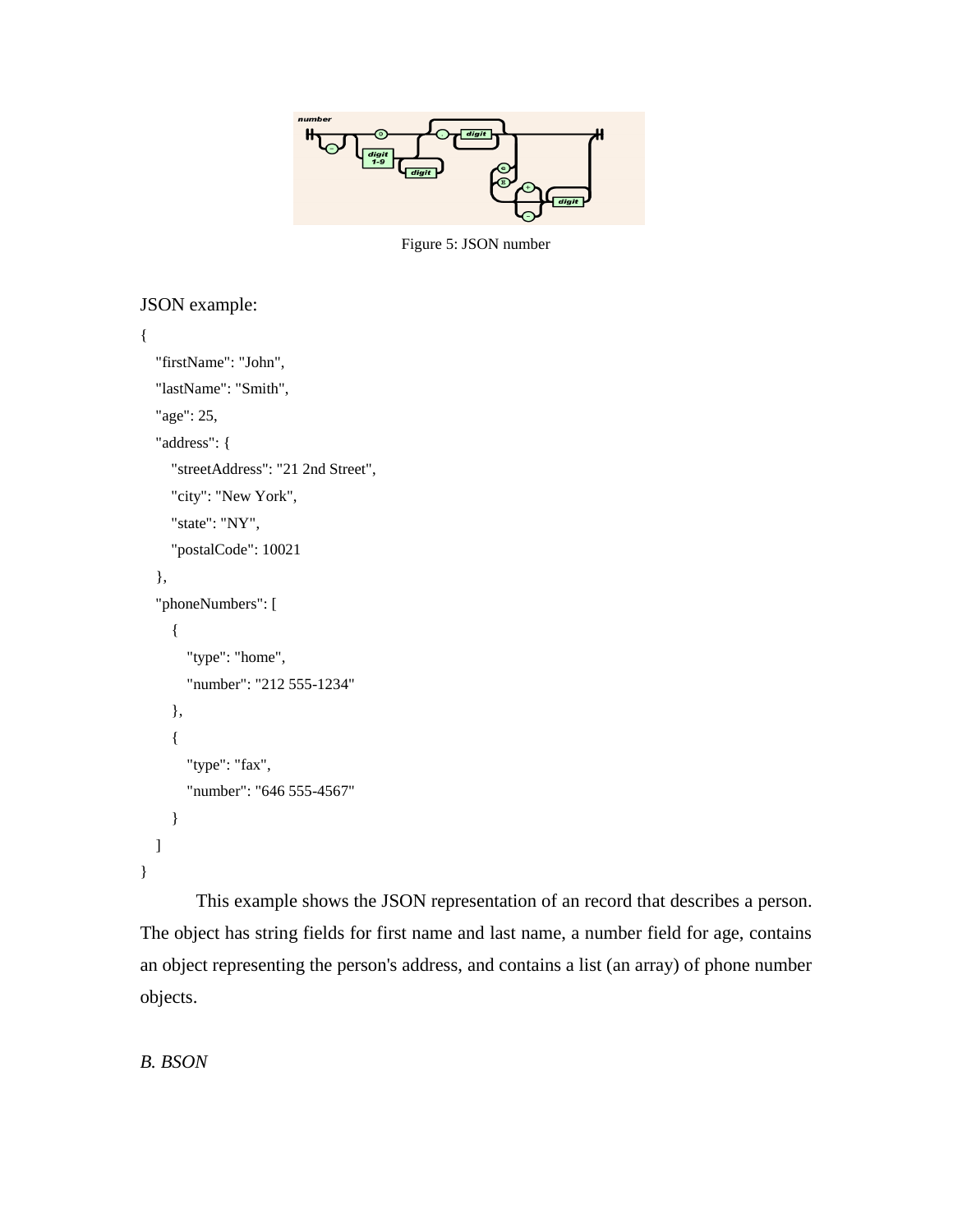BSON, "Binary JSON", is a binary form for representing simple data structures and associative arrays (often called objects or documents). BSON is a computer date interchange format used mainly as data storage in the database.

BSON Data types: string, integer, double, date, binary data, boolean, null, BSON object and regular expression.

## *C. DjonDB*

All the documents in djondb are stored in files and organized by namespace in the data folder. Each database may contain one or several namespaces, and these namespaces may contain several documents. Usually you would want to organize all the documents of the same type in the same namespace, for example all the documents that represent customers will be stored in a namespace named: "Customers".

Database/Namespace/Documents is analog to Databases/Tables/Rows in the RDBMS.

| djonDB    | <b>Relational DB</b> |
|-----------|----------------------|
| database  | Database             |
| namespace | Table                |
| documents | rows                 |

How to run djondb server? For windows users there's a convenient shortcut to boot up the server, which you will find under the menu "djondb/djondbd". To shutdown the server, just use ctrl+c command. Djondb is a document database, these documents are json documents that could be stored directly to the database, example:

| ł |                   |
|---|-------------------|
|   | name: "John",     |
|   | lastName: "Smith" |
|   |                   |
|   |                   |

Figure 6: DjonDB example

These JSON documents may have several "subdocuments" like this: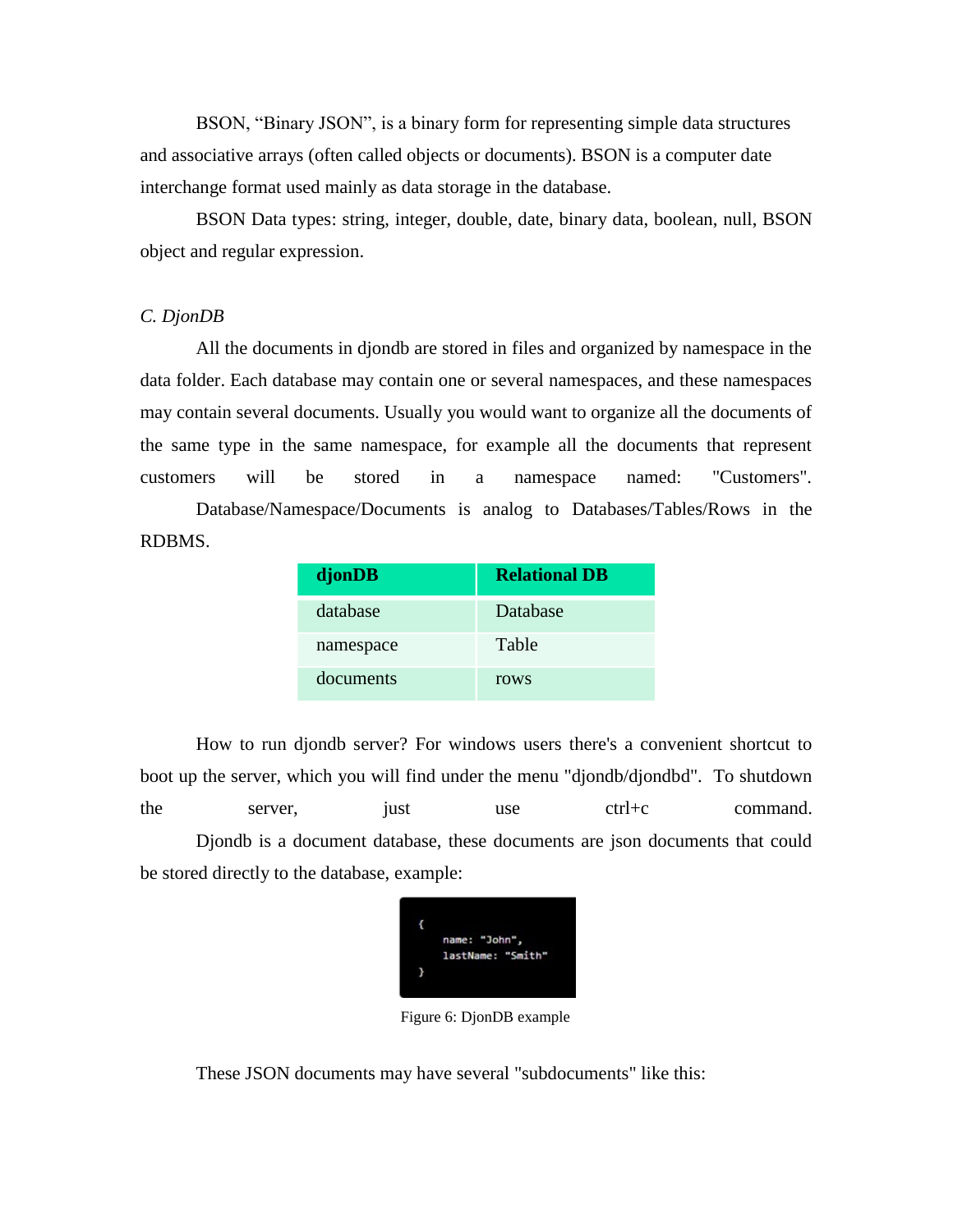

Figure 7: DjonDB example

Djondb drivers supports two different ways to create new documents, using the string representation or using BSONObj objects, these BSONObj classes were created to handle JSON documents in an easier way.

How to create documents using the shell? Djon-shell is a full javascript console that it's very useful to learn how to use Djondb and what is capable of, take a look of the following example:



Figure 8: DjonDB command

For updating documents, just use the "update" command.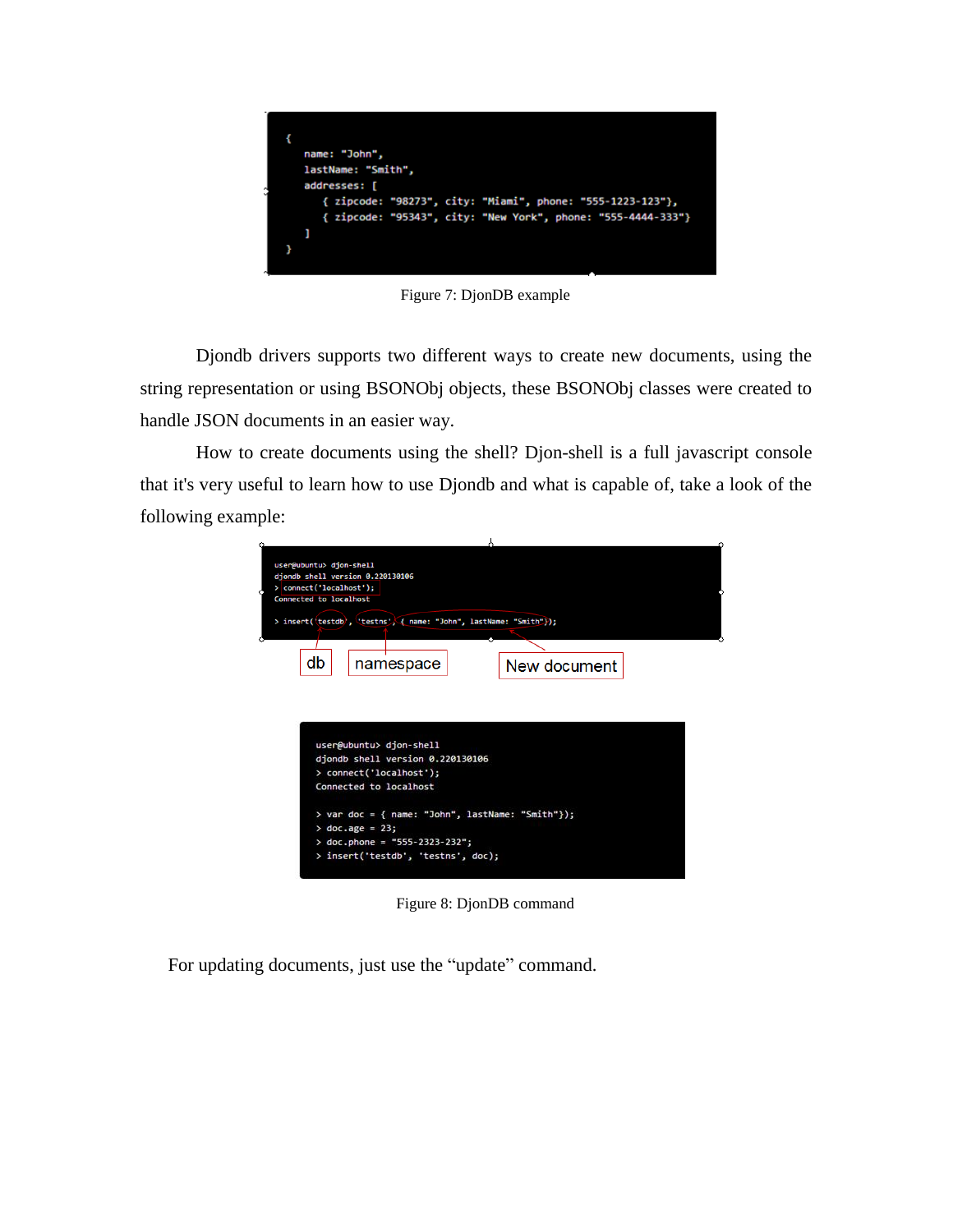

Figure 9: DjonDB command

For removing documents, just use "remove" command.



Figure 10: DjonDB command

To retrieve all your documents in a given namespace you just specify the database

and the required namespace as follows:



Figure 11: DjonDB command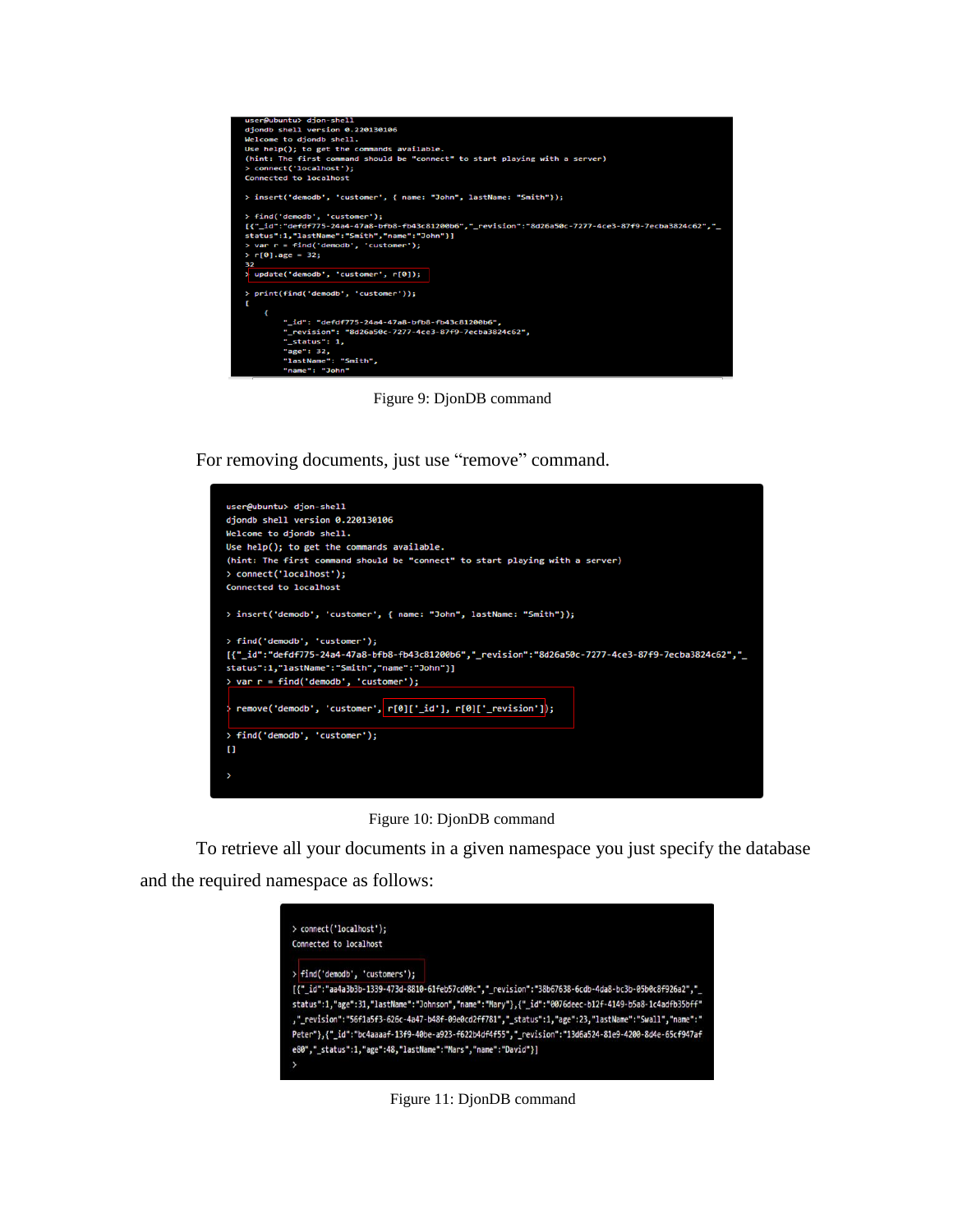Filtering your results, use "find" command.



Figure 12: DjonDB command

DjonDB can limit the results to avoid retrieving all the database in a single find, the default limit is 30 documents, but you can change this using the parameter max\_results in the /etc/djondb.conf like this:



Figure 13: DjonDB command

Using "print" command can read files in Djondb shell. This shell command allows you to read a file from this into a variable; it will be readed as text. This command can also show a message into the console, which has a nice feature.



Figure 14: DjonDB command

## **Overall Design of My Shopping Receipts System**

## *A. System structure and development tool*

Based on B/S (Browsers/Servers) structure, which is a technology that no needs to install any program on terminals. User can do inquiring, viewing and other kinds of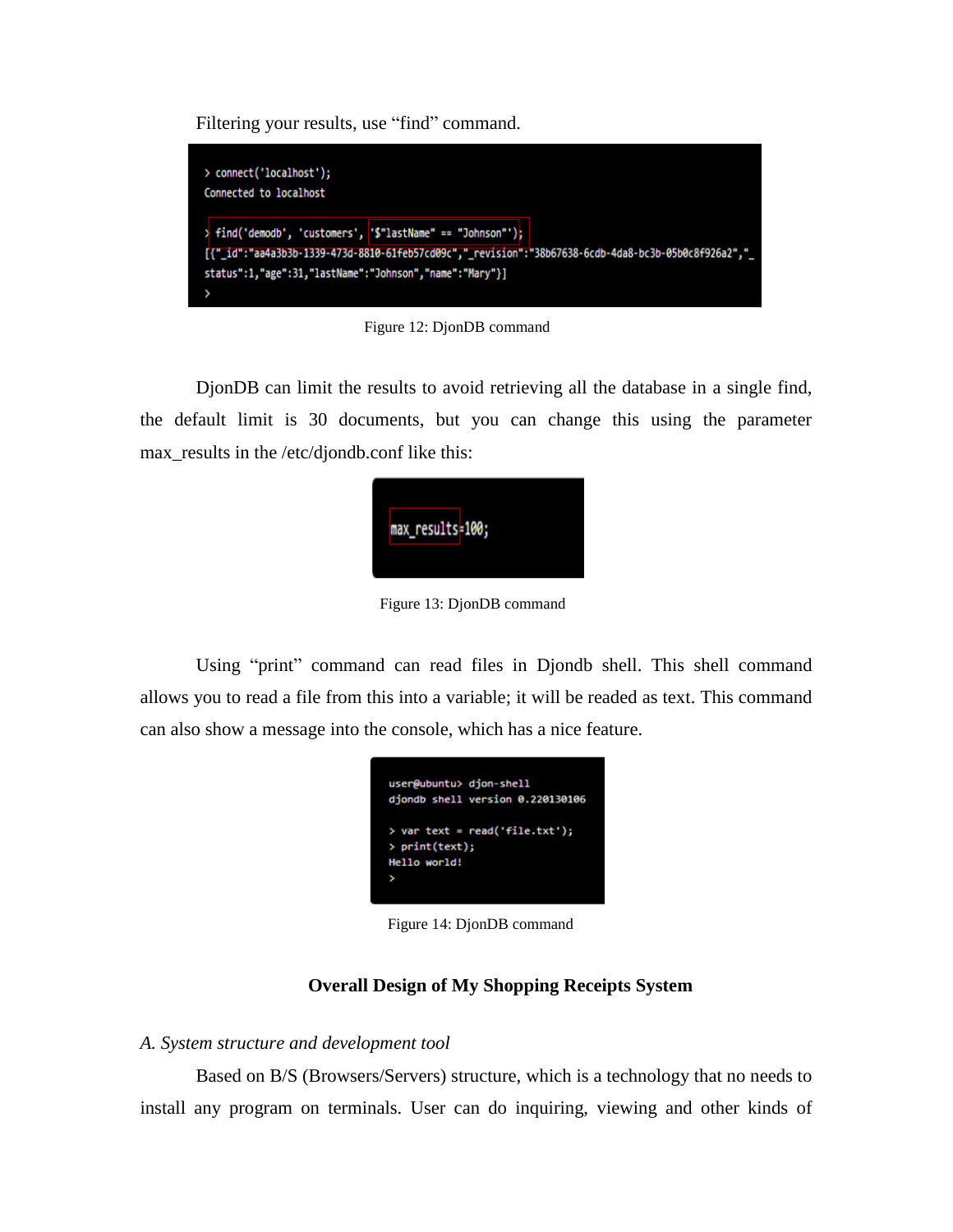operations about their business only through a browser. It is easy to maintain and update the system since it only has to do with the server. It also suffices the expansibility of users' needs, the system can communicate with other systems by merging JSP network programming with java technology; especially realize connection with database. The entire project is designed using MVC framework, which includes model, view and controller.



#### *B. Functions*

The goal of our project is to save our shopping receipts. The whole system includes the following functions: adding receipts, adding merchant information, adding item information, displaying the receipts and displaying the charts. Each part's function module serves as the business logic layer in MVC, presenting different operations based on different information input. Among them, the access control module is the key of system security, any access and operation from users except the administrator should under its permission.

#### *C. Development Platform*

We choose J2EE architecture as system platform, such as Windows, Tomcat, DjonDB, JSP and Java. They are all open-source software and with advantages such as less storage room, cross platforms, high performance, low cost, secure and stable.

## **Design and Implement**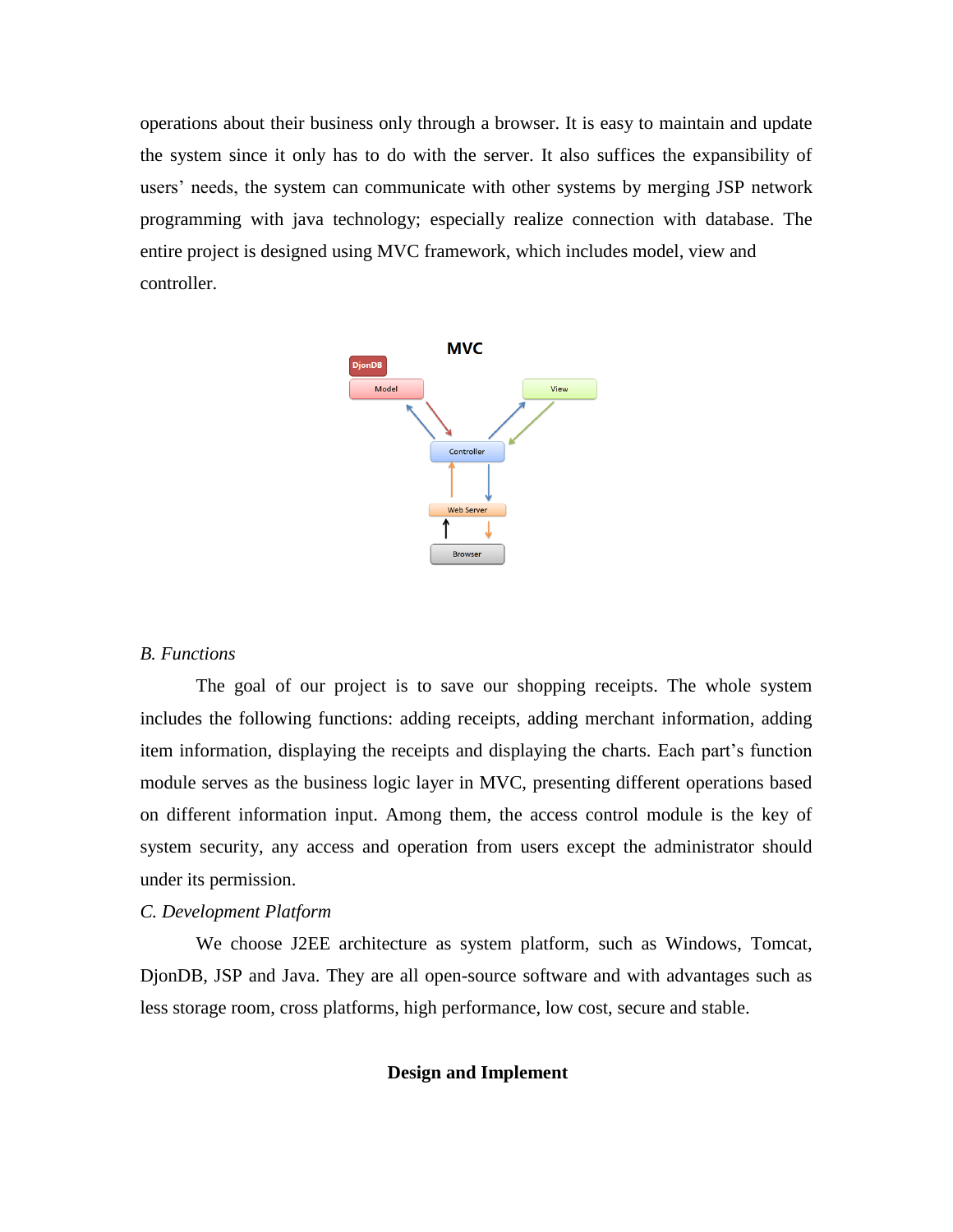## *A. Function Implement of Modules*

The main function is using JSP to implement the user interface and using Java to implement all the functions interacted to the database. We embedded the Java code into the JSP pages and servlets, which can deal with data from DjonDB. Here, we use the MVC framework to deal with these functions. The JSP files are responsible for the view part, all the data in the DjonDB are the module part in the project.

The following figure is the login menu of this system. After input the username and password, we can access to the main UI of the system.

| USERNAME               | A             |
|------------------------|---------------|
| <b>PASSWORD</b>        | $\mathcal{P}$ |
|                        |               |
| <b>FORGOT PASSWORD</b> | GO<br>>       |

The main UI shows in the following figure, which includes the merchant name, total price for each receipts, card number and date.

|           | MerchantName | Total/\$ | Card        | Date       |
|-----------|--------------|----------|-------------|------------|
| +         | Publix       | 17.36    | 20001001001 | 2012-01-21 |
| $\ddot{}$ | Target       | 77.55    | 20001001002 | 2012-01-25 |
| +         | RegalCinema  | 10.7     | 20001001001 | 2012-02-02 |
| $\ddot{}$ | <b>BP</b>    | 35.2     | 20001001002 | 2012-02-06 |
| $\ddot{}$ | Publix       | 55.29    | 20001001001 | 2012-02-09 |
| $\ddot{}$ | Target       | 41.72    | 20001001002 | 2012-02-13 |
| $\ddot{}$ | RegalCinema  | 10.7     | 20001001001 | 2012-02-16 |
| $\ddot{}$ | Costco       | 35.2     | 20001001002 | 2012-02-20 |
| $\ddot{}$ | Publix       | 17.36    | 20001001001 | 2012-02-23 |
| ÷         | Target       | 111.79   | 20001001002 | 2012-02-27 |

Expand each merchant name, the item information displayed, which includes the item name, unit price, quantity, tax rate and sub total of each item. We can also add the merchant information and item information into this system.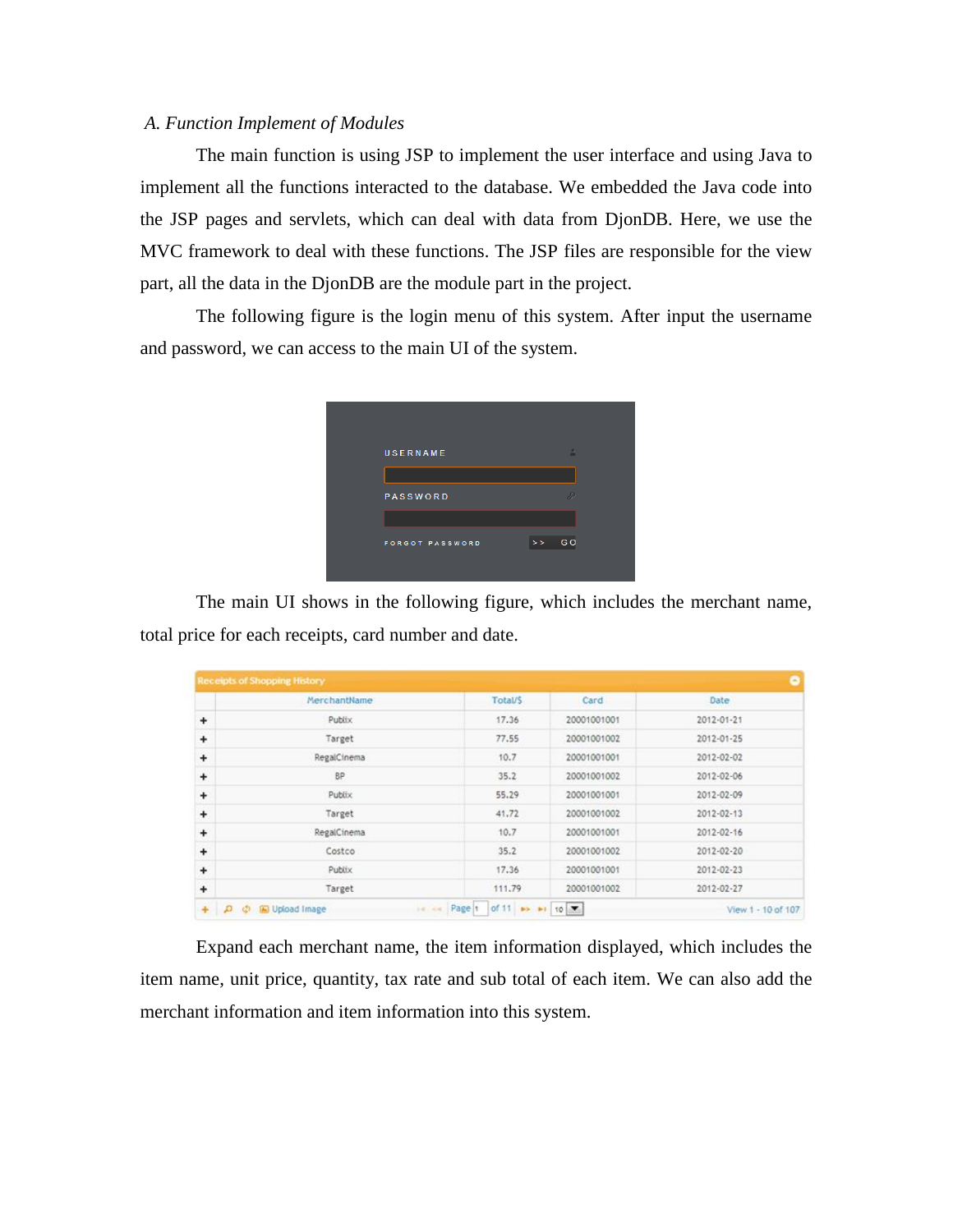|                          | MerchantName      |             | <b>Total/S</b><br>Card |                     | Date             |            |  |
|--------------------------|-------------------|-------------|------------------------|---------------------|------------------|------------|--|
| $\overline{\phantom{a}}$ | Publix            |             | 17.36                  | 20001001001         | 2012-01-21       |            |  |
|                          | Item <sup>+</sup> | Price       |                        | Oty                 | TaxRate          | Sub Total  |  |
|                          | Apple             | 2.99        |                        | $\overline{c}$      | 0.03             | 6, 16      |  |
|                          | Banana            | 0.6         |                        | 3                   | 0.03             | 1.85       |  |
|                          | Celery.           | 2.99        |                        | 5                   | 0.07             | 3.2        |  |
|                          | Rice              | 1.99        |                        | 3                   | 0.03             | 6.15       |  |
|                          | (5)               | Ga.<br>$-1$ | Page 1 of 1            | $10 - 10$<br>$\sim$ |                  |            |  |
| +                        | Target            |             | 77.55                  | 20001001002         |                  | 2012-01-25 |  |
| +                        | RegalCinema       |             | 10.7                   | 20001001001         |                  | 2012-02-02 |  |
| $\ddot{}$                | BP                |             | 35.2                   | 20001001002         |                  | 2012-02-06 |  |
| ÷                        | Publix            |             | 55.29                  | 20001001001         |                  | 2012-02-09 |  |
| $\ddot{}$                | Target            |             | 41.72                  | 20001001002         | $2012 - 02 - 13$ |            |  |
| $\ddot{}$                | RegalCinema       |             | 10.7                   | 20001001001         | $2012 - 02 - 16$ |            |  |
| ÷                        | Costco            |             | 35.2                   | 20001001002         | 2012-02-20       |            |  |
| ۰                        | Publix            |             | 17.36                  | 20001001001         |                  | 2012-02-23 |  |
| $\ddot{}$                | Target            |             | 111.79                 | 20001001002         |                  | 2012-02-27 |  |

The function "upload image" is used to upload the receipts image, which can help us to save the receipts.



From the main UI, the chart displayed when you click the "spending curve" and "spending pie" tab. You can select the year to change the charts.

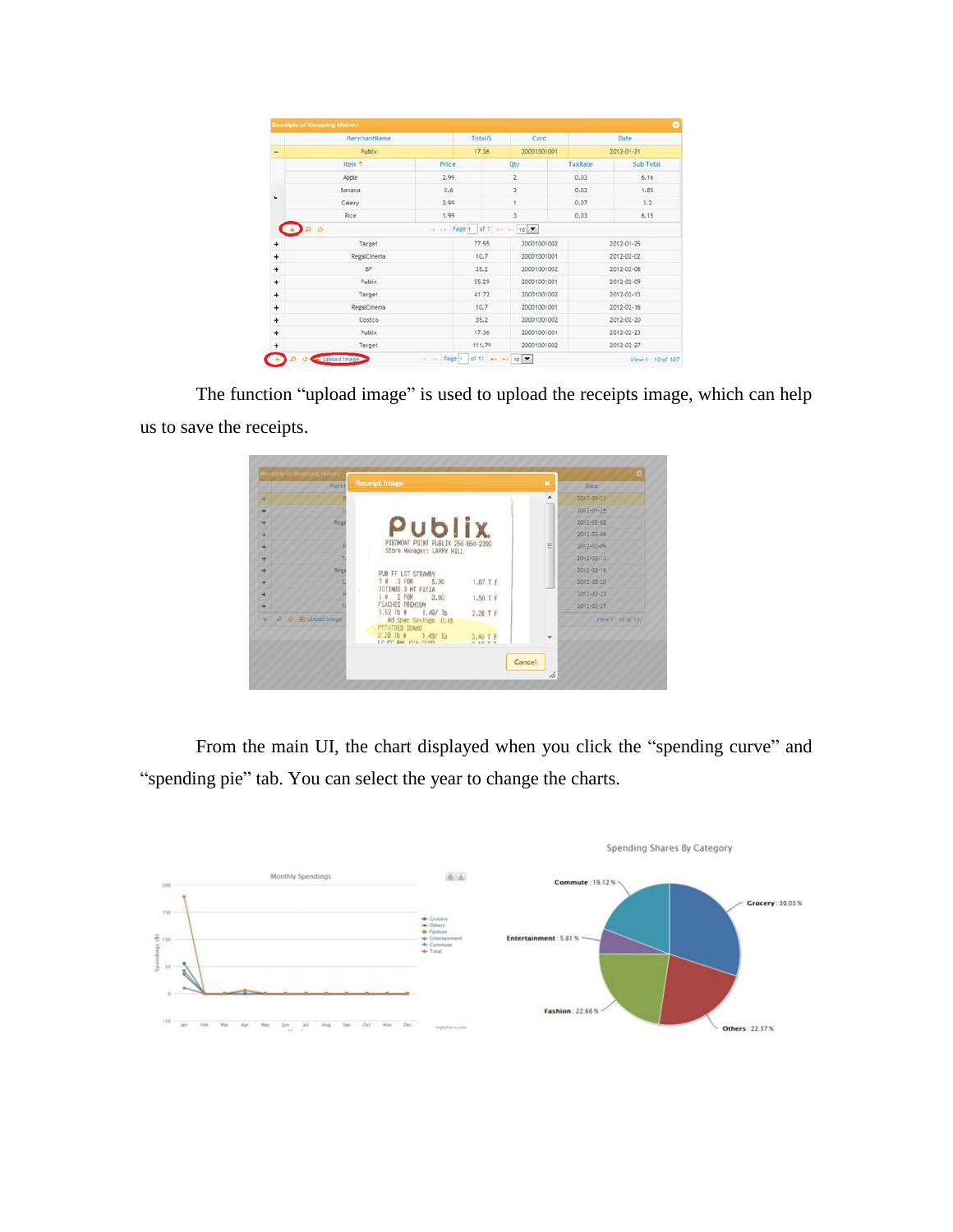The whole project implemented using the Model-View-Controller framework. All the data in the model part are stored in DjonDB. For the view part, all the data are displayed in the web page using JSP. For the controller part, we use some java files to handle them. All functions have the same way to be implemented. For example, for the adding receipts function, we use java bean, java DAO and handler to implement the operations. In java bean file, we give the get() and set() methods for getting and setting value of each field in the tables. In the java handler, all the operations, including add receipts, add item, get cards, get history, get items, get merchants, get receipts image, get record years, get spending curve, get state pie, upload file, are implemented. In the java DAO file, all the methods are used to connect the database tables with the user interfaces (JSP files).

## *B. Deploy the Modules in the Web Server*

In this project, we use the tomcat as the web server, which is used to display all the functions in the browser. Using xml file to configure the index file and set path to some files if needed. The url for the project is http://localhost:8080.

## **Testing**

After the requirements have been defined and the coding process has been completed, the testing process starts. The primary purpose of testing is to detect software failure so that defects may be discovered and corrected. Basically we want to test if the application does what it is supposed to do and does what it needs to do. We used both static testing and dynamic testing including reviews, walkthroughs, inspection and a given set of cases testing. In the static testing process we cross review the code and walkthrough each functional module to inspect the functionality. In the dynamic testing process we tried different users' requirement as input and evaluate the output results. For instance, as an administrator we are supposed to create a new user account. If the user record is already in the database we should see an error message to alert us the user exists. If not we should go back to check the related function module to make some modifications. Also the relationship of data needs to be kept during the manipulation of